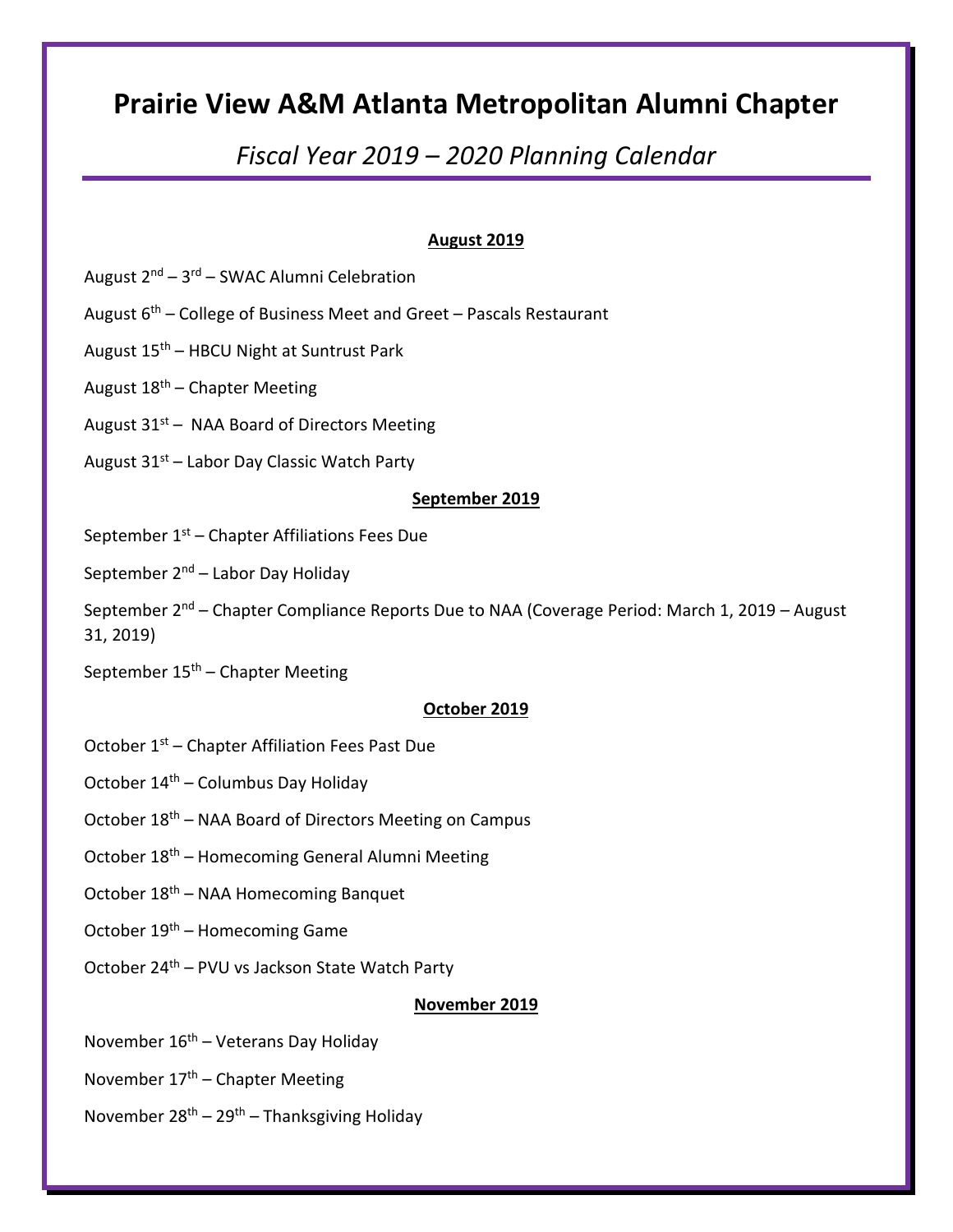\*\* HBCU Alliance Community Service Event

# December 2019

- December 1<sup>st</sup> Chapter Suspension Date for Non-Paid Affiliation Fees
- December 14th Commencement Exercises
- December 14th Chapter Meeting / Holiday Social / Scholarship Celebration
- December 21st SWAC Celebration Bowl Tailgate
- December 25th Christmas Holidays
- \*\* SWAC Social in Alabama

## January 2020

- January 19<sup>th</sup> Chapter Meeting
- January 20<sup>th</sup> Martin Luther King Jr Holiday Observance
- January  $24<sup>th</sup>$  HBCU Alliance Mixer
- January 25<sup>th</sup> Honda Battle of the Bands
- January  $25<sup>th</sup> PV$  in the ATL Happy Hour

# February 2020

- February 8th NAA Board of Directors Meeting (Teleconference)
- February  $16<sup>th</sup>$  Chapter Meeting
- February  $17<sup>th</sup>$  President's Day Holiday Observance
- February 29<sup>th</sup> Hawks HBCU Night
- \*\*Basketball Watch Party

## March 2020

- March 2<sup>nd</sup> Chapter Compliance Reports Due to NAA (Coverage Period: September 1<sup>st</sup> February 28<sup>th</sup>)
- March  $15<sup>th</sup>$  Chapter Meeting

## April 2020

- April 12th Easter Holiday
- April 15<sup>th</sup> Tax Day
- April  $26<sup>th</sup>$  Top Golf Tournament
- April 26<sup>th</sup> Open up Applications for Election of Officers

## May 2020